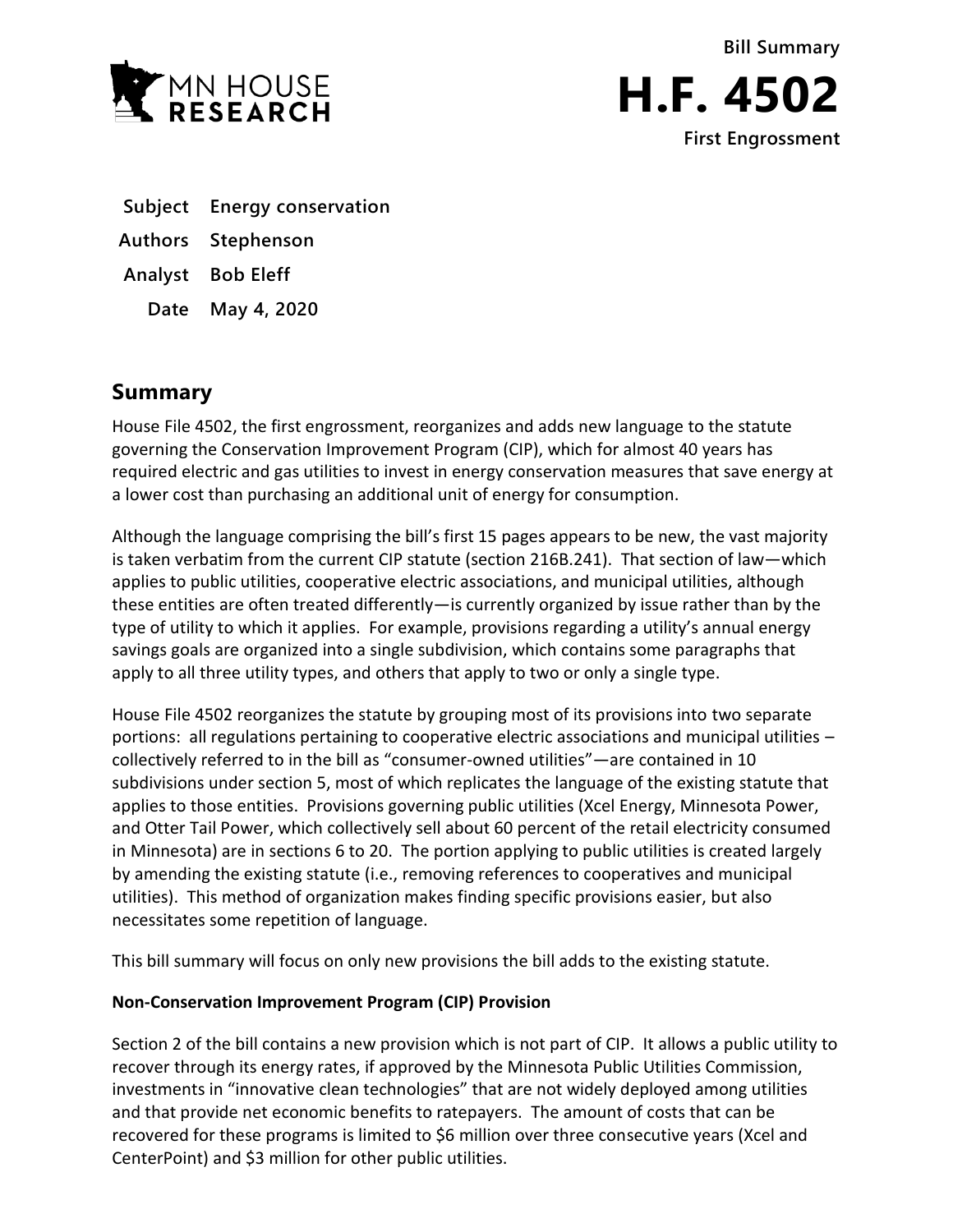#### **Consumer-Owned Utilities**

#### *(1) Energy-Savings Goals*

Current law requires utilities to reduce retail energy sales by 1.5 percent annually. This energysavings goal is retained for consumer-owned utilities, as is the requirement that at least 1.0 percent result from implementing traditional conservation measures. A new source of energy savings—from efficient fuel switching improvements (line 7.29)—may contribute to energy savings above that minimum 1.0 percent level. These are defined as measures that substitute electricity or natural gas for a customer's current fuel (lines 4.10 to 4.22) and that: (1) reduce the overall amount of energy used on a fuel-neutral basis; (2) reduce greenhouse gas emissions; (3) are cost-effective; and (4) improve the utility's load factor (lines 14.12 to 14.32). The commissioner of commerce is to develop a method utilities must use to calculate energy savings from fuel-switching improvements (lines 21.7 to 21.14).

An energy conservation plan submitted by a consumer-owned utility to the Minnesota Public Utilities Commission for review may span up to three years, rather than the annual plans required now. A consumer-owned utility is not required to meet the 1.0 and 1.5 percent goals for each year of the plan, but must meet them both on an average basis over the plan's duration, unless the 1.5 percent goal is reduced by the commissioner of commerce, a reduction allowed under current law (lines 8.17 to 8.31 and 10.12 to 10.30).

Should a consumer-owned utility fall short of the minimum 1.0 percent goal three years in a row, while spending less than 1.5 percent of its gross retail operating revenues on conservation investments for an electric utility, or 0.5 percent for a natural gas utility, those spending levels become a mandatory spending minimum until the 1.0 percent goal is reached for three consecutive years. The commissioner may reduce these measures under certain specified circumstances (lines 11.1 to 11.31).

## *(2) Energy Conservation for Low-Income Households*

The minimum annual amount a municipal electric utility must spend on energy conservation programs for low-income households increases from 0.1 percent of its gross operating revenues to at least 0.2 percent (line 12.9). Up to 15 percent of a consumer-owned utility's spending on low-income programs may fund preweatherization measures (e.g., repairing a broken window or leaky roof), without which, by law, weatherization measures (such as insulation) may not be installed in a home. The commissioner of commerce must develop a list of approved preweatherization measures by March 15, 2021. A consumer-owned utility may also contribute to preweatherization spending by paying into a newly-created account whose funds are used to remove asbestos insulation from homes (lines 13.14 to 13.30).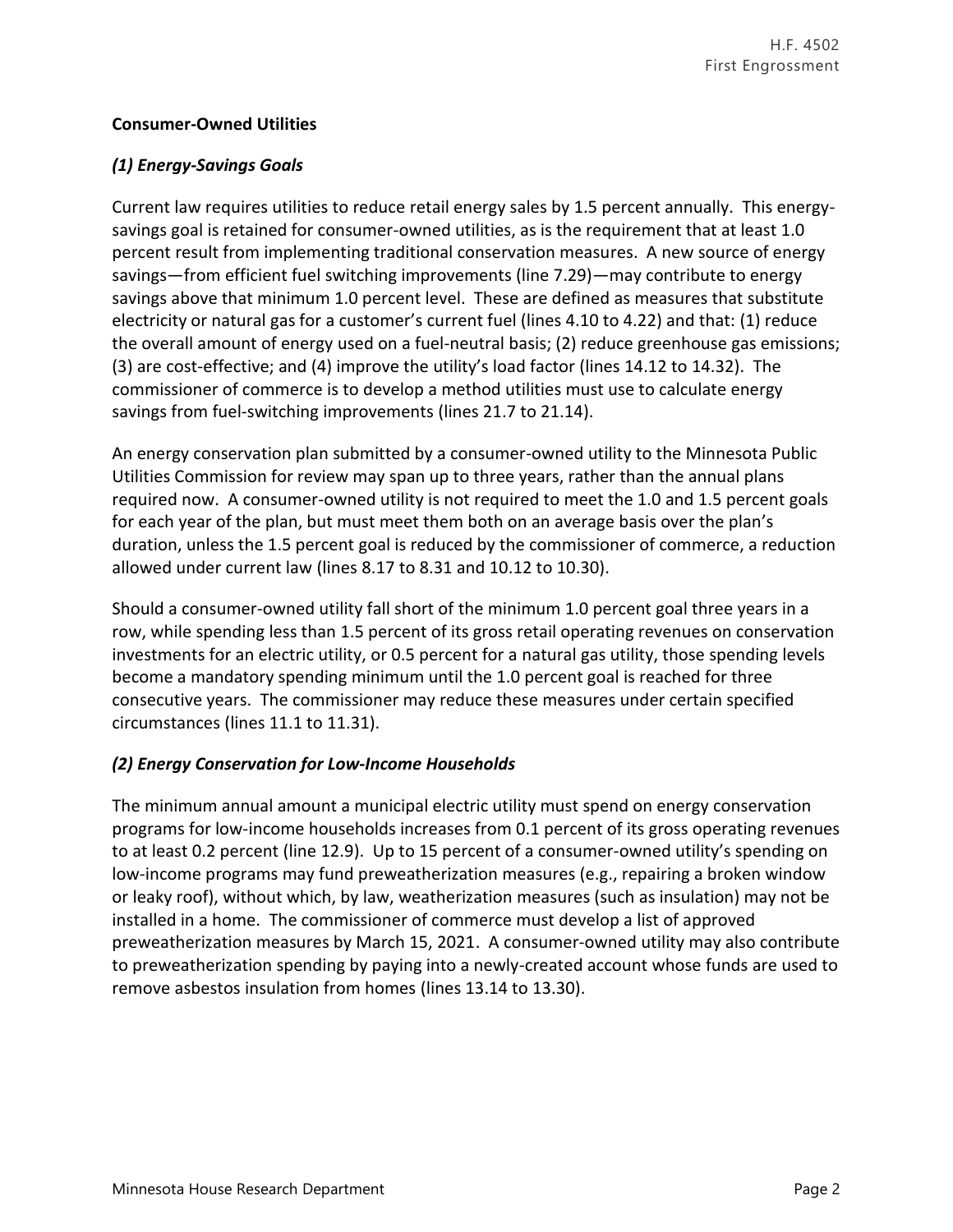## **Public Utilities**

## *(1) Energy-Savings Goals*

The annual energy-savings goal for a public utility providing electric service is increased from 1.5 to 1.75 percent, while the goal for a natural gas utility is lowered to 1.0 percent (lines 18.7 to 18.10).

## *(2) Energy Conservation and Optimization Plan*

A public utility's energy conservation plan must include activities to improve energy efficiency in public schools served by the utility (lines 24.21 to 24.27).

#### *(3) Energy Conservation for Low-Income Households*

The annual amount a public electric utility must spend on energy conservation programs for low-income households increases from 0.1 to 0.4 percent of its gross operating revenues; for a natural gas utility, the increase is from 0.4 to 0.8 percent (lines 27.20 to 27.25).

The same provisions that apply to consumer-owned utilities regarding preweatherization measures and the asbestos removal account apply to public utilities.

#### *(4) Fuel-Switching Improvements*

Unlike a consumer-owned utility, a public utility providing electric service may not count energy-savings from fuel-switching toward its energy-savings goal. Neither may the Public Utilities Commission approve a financial incentive to encourage fuel-switching for a public electric utility (since the utility, via fuel-switching, benefits financially by increasing its sales), although the utility may recover through its energy rates the costs of the fuel-switching improvement (lines 30.12 to 30.15).

However, the net benefits resulting from the implementation of a fuel-switching improvement (the amount by which the cost of purchasing and installing the improvement is exceeded by the reduction in the utility's costs to provide service to that customer) may be counted toward the overall net benefits of the public utility's CIP (lines 30.8 to 30.11). A public utility's aggregate amount of net benefits determines how much of the total economic savings resulting from conservation investments a public utility is allowed to retain; the balance is allocated to ratepayers.

A public utility providing natural gas service may receive a financial incentive from the commission for installing an electric technology-based fuel-switching improvement that reduces natural gas consumption, e.g., an electric heat pump (lines 31.3 to 31.33).

## *(5) LED Lighting*

The bill updates existing law to require both public and consumer-owned electric utilities to encourage the use of LED lights (rather than fluorescents and high-intensity discharge lights, as